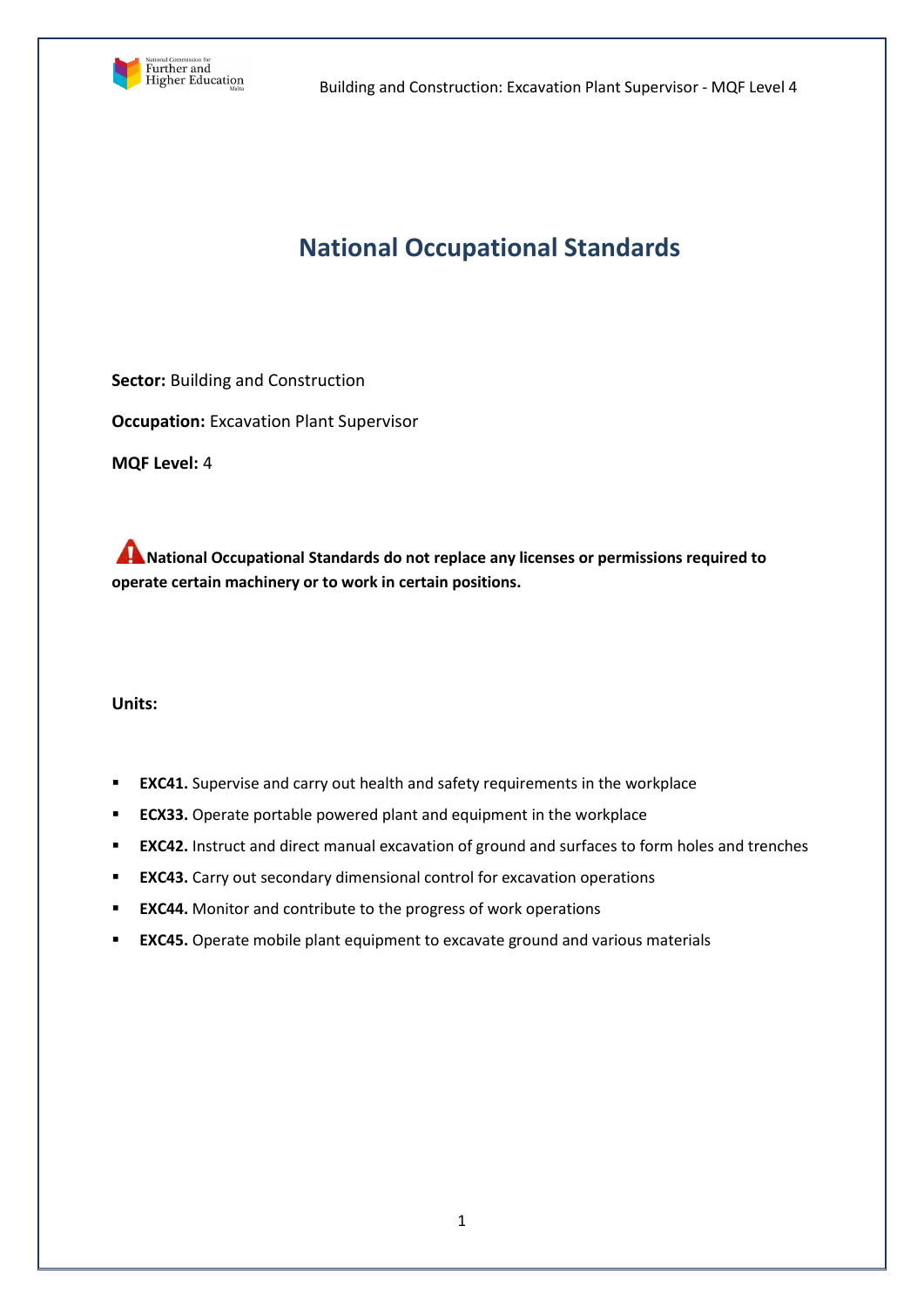

#### **EXC41- Supervise and carry out health and safety requirements in the workplace**

This unit lists the knowledge and skills required by a person holding this position to carry out and supervise safe work activities in compliance with health and safety activities.

Upon completion of this unit, the persons carrying out this work will possess the necessary knowledge and skills to carry out, maintain, and supervise health and safety procedures which ensure that their actions and that of their subordinates do not create health and safety risks to others.

#### **Performance Criteria**

The candidate must have the necessary knowledge and skills to:

- 1. Carry out and supervise safe working practices in accordance with the workplace health and safety regulations
- 2. Identify potential hazards arising from work practices and take the necessary corrective actions
- 3. Follow the correct procedures in the event of hazards injury *or ill health*
- 4. Allocate appropriate and sufficient equipment and resources to meet work and statutory requirements
- 5. Carry out, monitor and supervise health and safety welfare and security within the operational work environment

#### **Required Knowledge**

- 1. Their roles and responsibilities under the Health and Safety Act as amended by Act XXX11 of 2007 or as per most current legislation
- 2. Health concerns associated within the workplace and safe practices when carrying out work activities
- 3. The organisational policies and procedures regarding legislation, official guidance, instruction, and information which needs to be complied with
- 4. The importance of co- operating with their employer on matters related to health and safety to safeguard their own wellbeing and those affected by their work activities
- 5. The requirements for fulfilling the duties of appointed persons in terms of Workplace (First Aid) regulations LN 11/2002 or any recent amendments
- 6. The potential hazards in the workplace such as; electricity and other utility services, hazardous and non-hazardous substances, waste materials, working at height, work equipment, fire risks, other occupational work activities, manual handling, proximity hazards, changing weather conditions, and third party hazards
- 7. Methods of allocating equipment and resources relating to protective clothing and equipment, welfare facilities, storage and security of materials, tools and equipment,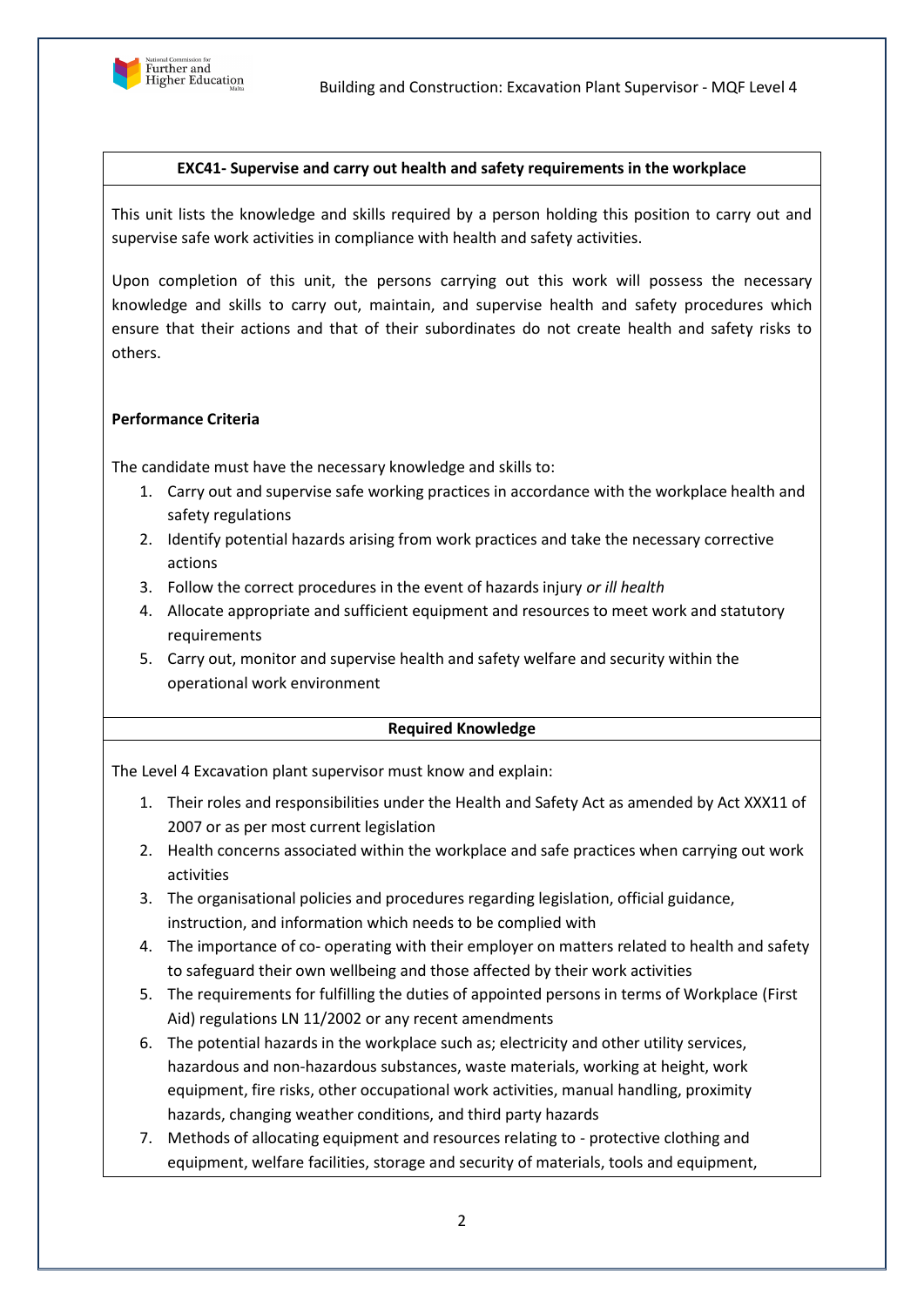

- 8. Personal responsibility for behaviour of health, safety and welfare on site and the consideration of others
- 9. Reasons for promoting a positive health and safety culture in the workplace
- 10. The effect of any toxic or hazardous materials detected on site to be used and what precautions need to be taken
- 11. The risks to health within a construction environment substances hazardous to health drugs and alcohol, chemicals, solvents etc
- 12. The importance of correct storage of combustibles and chemicals on site
- 13. How to use methods and techniques to identify and recommend opportunities to improve health and safety in the workplace
- 14. The importance of working around mobile plant and equipment on site, keeping safe distances away from working machinery (exclusion zones)
- 15. The importance of reporting accidents and near misses
- 16. Personal responsibility for behaviour of health safety and welfare on site and the consideration of others
- 17. The arrangements for maintaining security on site and in the workplace e.g. storage of materials, components, tools, plant and equipment
- 18. Procedures for dealing with accidents and emergencies associated with the workplace and environment
- 19. Reasons for regularly checking operational health safety and welfare in the operational work environment
- 20. Methods and techniques for checking team members health and safety requirements and their health and safety duties in the workplace e.g. welfare facilities, work equipment and resources, hazards and risk control procedures
- 21. The different arrangements used for checking security and operational arrangements in the workplace for workers, visitors, unauthorised personnel, public.
- 22. Different methods of reporting and communicating any team performance health, safety and welfare issues
- 23. Organisational requirements, systems and procedures for, checking and maintaining health, safety and welfare in the workplace

## **Required Skills**

- 1. Comply with their individual duties and legal obligations under the Health and Safety Act XXXV11 of 2000 or as per most current legislation
- 2. Work according to health and safety regulations and other relevant regulations that apply to the work requirements
- 3. Comply with and ensure safe working practices in accordance with organisational procedures
- 4. Recognise and address any hazards and hazardous materials associated with workplace activities and how changing circumstances could increase those hazards
- 5. Report any hazards and risks and changing circumstances in accordance with organisational procedures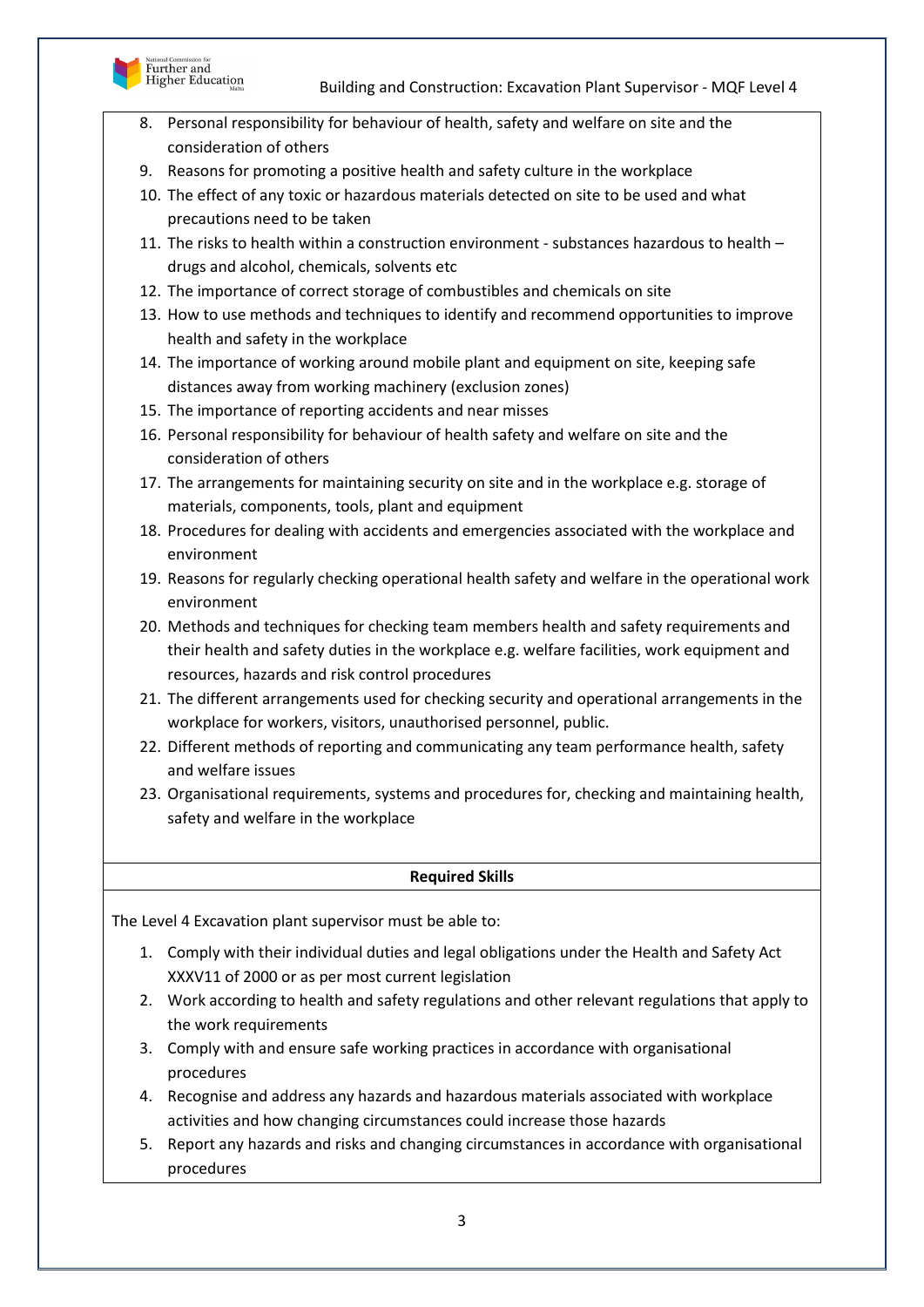

- 6. Carry out and ensure any actions to deal with any changing circumstances to maintain health, safety and welfare in the workplace
- 7. Report and address near misses and accidents in accordance with organisational and statutory requirements
- 8. Recognise emergency situations and report and act in accordance with organisational and statutory requirements
- 9. Make and ensure arrangements for health, safety and welfare requirements in the workplace
- 10. Make full use of Personal Protective Equipment (PPE) and RPE (where necessary) to carry out work duties
- 11. Arrange and allocate Personal Protective Equipment (PPE) and RPE (where necessary) for team members to carry out work duties
- 12. Arrange and allocate resources and facilities for team members in the workplace
- 13. Carry out work and make provision to protect work areas from damage
- 14. Demonstrate good personal behaviour for workplace health, safety and welfare
- 15. Comply with and ensure the security arrangements and procedures are observed and followed when working on site
- 16. Comply with and ensure that the organisational health, safety and welfare procedures are observed and followed when working on site
- 17. Comply with and supervise organizational procedures for safely working with mobile plant and equipment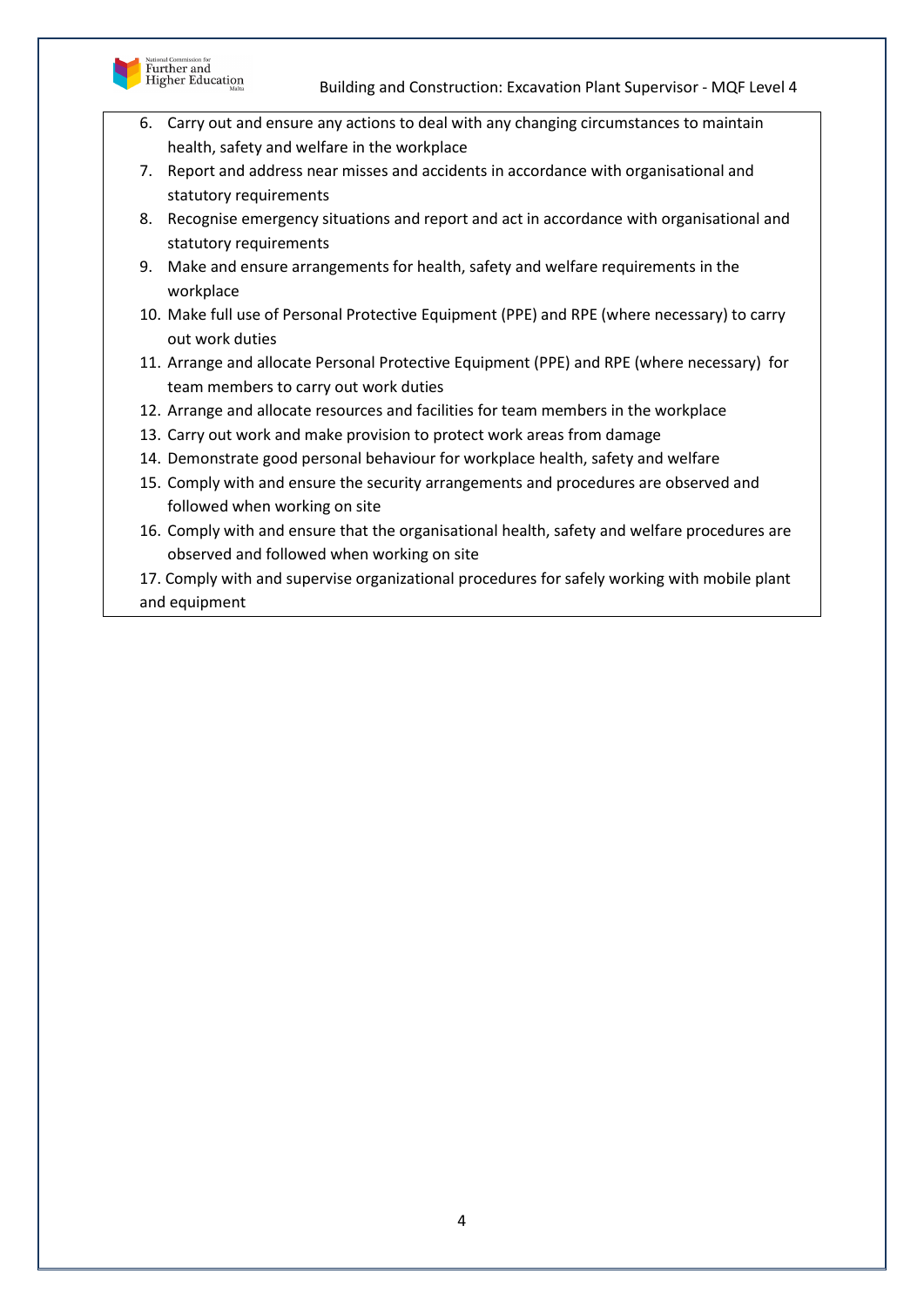

# **EXC33 - Operate portable powered plant and equipment in the workplace**

This unit lists the knowledge and skills required by a person holding this position to carry out activities in operating powered plant and equipment in the workplace.

Upon completion of this unit the persons carrying out this work will possess the necessary knowledge and skills to prepare, position and set up the portable powered plant, tools and equipment for work, carry out pre and post use functional checks and operate, use and control the tools and equipment in accordance with work requirements and organisational procedures.

# **Performance Criteria**

The candidate must have the necessary knowledge and skills to:

- 1. Interpret given information relating to the requirements for setting up and using powered plant and equipment and portable power tools
- 2. Carry out safe working practices
- 3. Select portable powered plant and equipment, power source, fuels lubricants and consumables
- 4. Set up and operate portable powered plant, tools and equipment to carry out various work activities

## **Required Knowledge**

- 1. The types of information applicable to the operation and use of powered plant and equipment, portable power tools, operating instruction manuals, safety literature, risk assessments and organisational instructions
- 2. The health and safety requirements associated with using powered plant and equipment and portable power tools - e.g. different power sources and attachments
- 3. The protective clothing and equipment to be worn (PPE and RPE) when using powered plant and portable power tools
- 4. The safety checks that need to be carried out on portable power tools prior to connecting to supply source
- 5. The actions to be taken if powered plant equipment and power tools are found to be faulty or defective
- 6. The different types of powered plant, portable plant and attachments and how they are prepared and set up for use
- 7. The requirements for supply lines, routing, position, lengths of cables, hoses
- 8. Methods and requirements for fitting drill bits, tooling, and attachments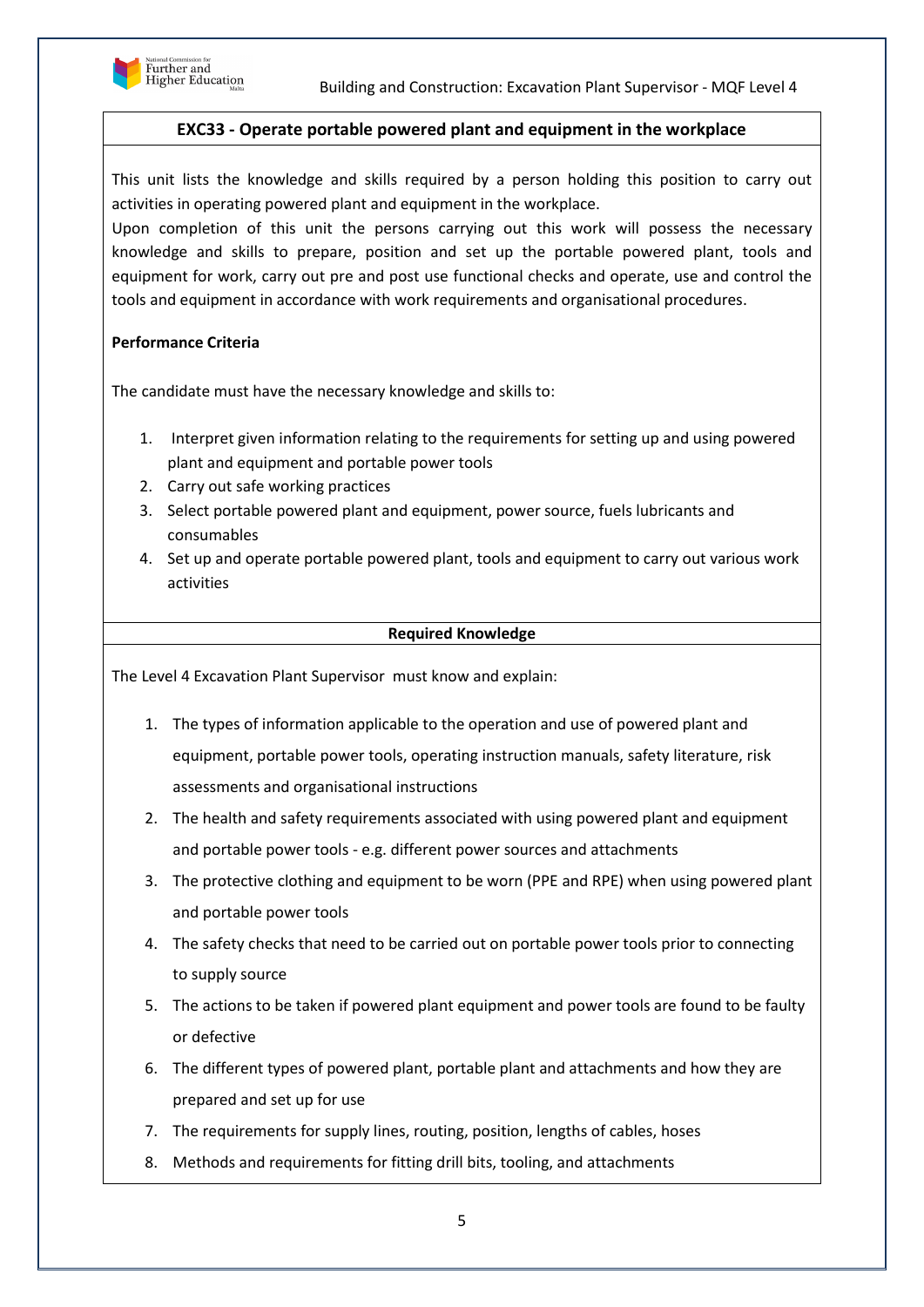

- 9. Methods and safety requirements for the fitting of abrasive wheels
- 10. Operating procedures for starting and stopping different power sources engines; pneumatic, hydraulic, electrical and cordless powered tools and equipment
- 11. The necessary precautions to be taken to prevent injury when using hand held portable power tools
- 12. Basic maintenance requirements to items of powered plant and equipment
- 13. Different types of fuels, lubricants and coolants used on powered plant and equipment
- 14. The purpose and reason for identifying, selecting and using the correct item of powered plant and equipment/portable power tool to carry out the work requirements

#### **Required Skills**

- 1. Interpret and obtain information for the safe use and operation of powered plant and equipment
- 2. Conform with information acquired from manufacturers' machine operator manuals, risk assessments, organisational instructions and procedures and risk assessments related to the work being undertaken
- 3. Use the correct PPE and RPE when operating plant, equipment and portable power tools
- 4. Carry out functional and safety checks of plant equipment and portable power tools and equipment prior to use
- 5. Report faults and defects with plant and equipment in accordance with organisational procedures
- 6. Select, prepare and set up powered plant and equipment and their associated cables, hoses, tooling for work activities cables/hoses, tooling for operation;
- 7. Select, prepare and set up portable power tools and their associated tooling and attachments in accordance with manufacturer's instructions and recommendations to carry out work activities
- 8. Remove and fit abrasive wheels and discs, securing accessories and tool attachments
- 9. Carry out pre and post start checks on powered plant equipment and portable power tools
- 10. Operate powered plant and equipment and portable power tools safely to carry out work activities
- 11. Replenish fuels, lubricants and fluids in accordance with operating and maintenance requirements
- 12. Carry out basic maintenance to plant equipment, portable power tools and attachments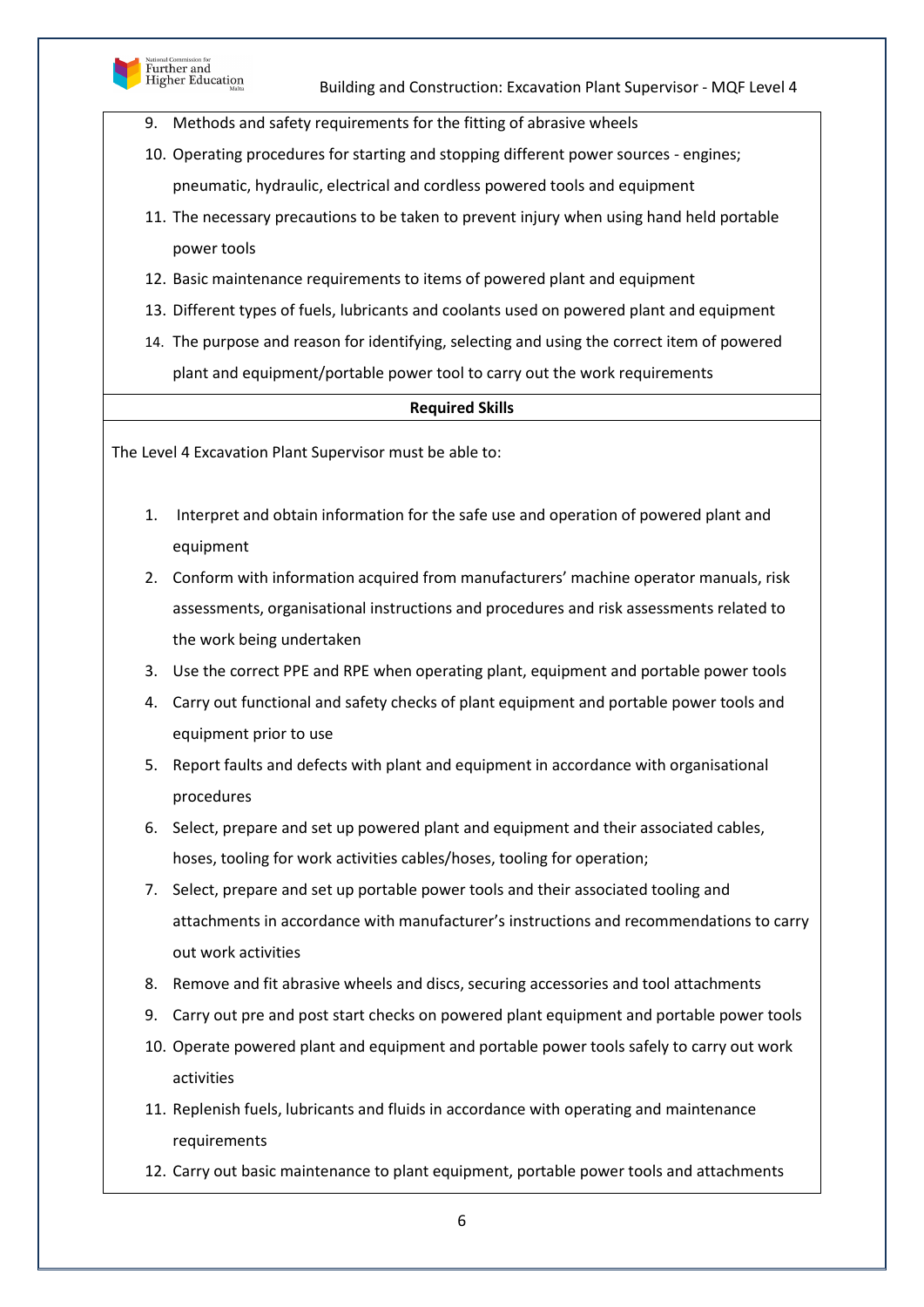

13. Comply with manufacturers' and organisational instructions and procedures for maintaining portable, powered plant, tools and equipment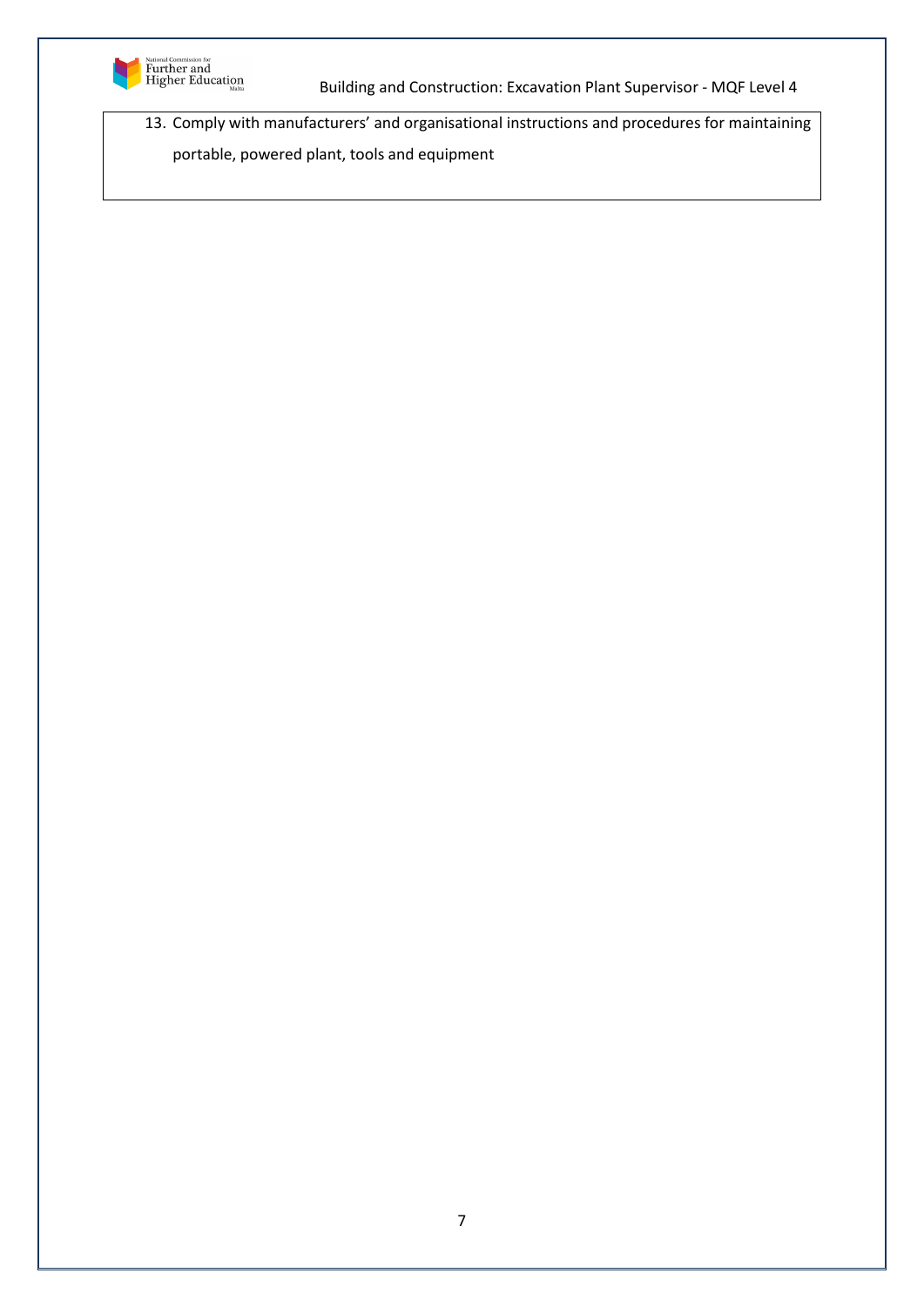

## **EXC42- Instruct and direct manual excavation of ground and surfaces to form holes and trenches**

This unit lists the knowledge and skills required by a person holding this position to carry out activities in excavating ground and materials by manually forming holes and trenches.

Upon completion of this unit the persons carrying out this work will possess the necessary skills and knowledge to ensure that procedure are correctly followed to excavate holes and trenches (manual digging) safely including digging around utility services in accordance with work requirements and organisational procedures.

# **Performance Criteria**

The candidate must have the necessary knowledge and skills to:

- 1. Interpret given information relating to the excavation work
- 2. Ensure that safe working practices are adopted
- 3. Select resources, tools and equipment for the manual excavation of holes and trenches
- 4. Ensure safe storage and handling of materials and equipment
- 5. Supervise excavations by manual methods
- 6. Conform to organisational instructions to carry out work efficiently and to specification

#### **Required Knowledge**

- 1. The different types of organisational information –, method statements, risk assessments, oral and written instructions, procedures, specifications, good industry practice
- 2. The organisation's rectifying and reporting procedures for inaccurate information
- 3. The organisational information extracted from: method statements, risk assessments, instructions, procedures, permits, for the control and the support of excavations
- 4. Own and others' responsibilities under current legislation and organisational requirements whilst working: on site, above and below ground level, with materials, substances, tools and equipment.
- 5. The purpose and reason for health and safety equipment and the reasons why and when it needs to be used – personal protective equipment (PPE) and respiratory protective equipment (RPE)
- 6. The potential hazards and risks associated with carrying out manual excavation work, working at ground and below ground level, temporary works areas, confined and restricted spaces and the appropriate action to be taken
- 7. Organizational procedures for responding to emergencies fire, spillages, injuries and other work- related hazards and emergencies
- 8. The different types of tools and, equipment required to carry out the excavation work hand tools, portable power tools and ancillary equipment
- 9. Procedures for checking and maintaining tools and equipment to carry out excavation activities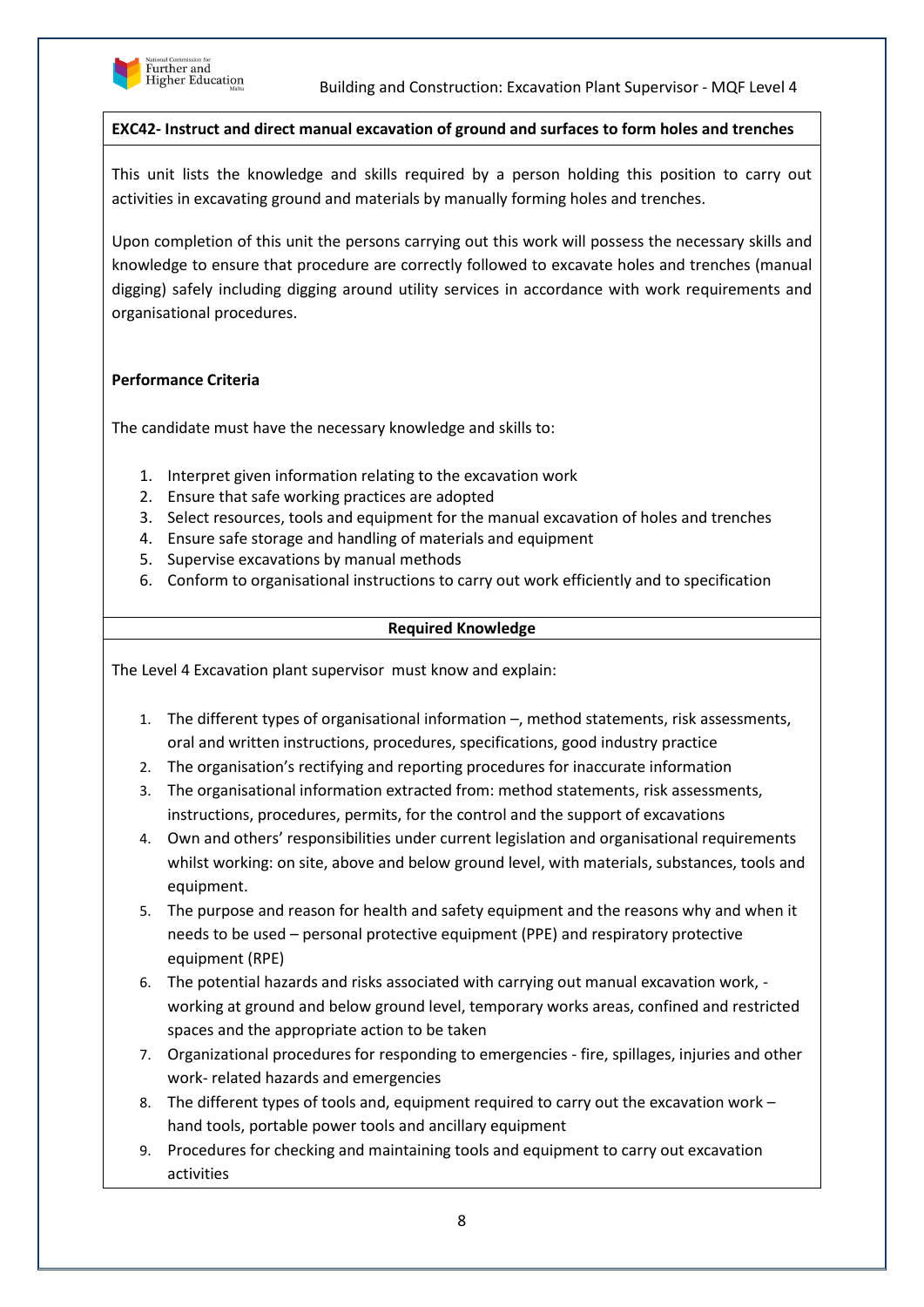

- 10. The reasons for and how to protect the work area from damage e.g.  $-$  erecting barriers, sheeting, netting and warning notices for workplace occupational activities, proximity hazards and varying weather conditions
- 11. How resources should be used efficiently and how problems associated with them are reported
- 12. How to calculate basic measurement quantity, length, depth, area, marking out, and wastage associated with the methods to excavate manually
- 13. How to identify and locate utility services and protect them
- 14. How to excavate ground structures manually and avoid damage to service apparatus and sub-structures
- 15. The different types of hand tools, portable power tools and equipment for the excavation work to be carried out
- 16. Methods for positioning securing and removing excavation supports
- 17. Reasons for disposing of and storing excavated materials for re-use
- 18. The needs of other occupations and the importance of communications with colleagues, subordinates, team members and other occupations when carrying out manual excavating activities
- 19. How the methods of work are applied to enable the work to be carried out efficiently and productively to specification
- 20. Procedures for dealing with problems which could affect the work programme

## **Required Skills**

- 1. Interpret and obtain appropriate information from method statements, risk assessments, drawings, organisational procedures, instructions, specification, good industry practice
- 2. Instruct team members to ensure work conforms with information from method statements, risk assessments, organisational procedures, specifications, instructions, permits, good industry practice
- 3. Report any inaccuracies with information to the appropriate person
- 4. Follow organisational requirements for current legislation and official guidance
- 5. Monitor the use of health and safety control equipment, tools and equipment and access equipment in accordance with organisational procedures
- 6. Ensure the use PPE, RPE equipment by all team members to carry out manual excavation activities
- 7. Ensure that the work area and surroundings are protected and monitor the work to install/erect physical barriers to assist and carry out safe excavation activities
- 8. Monitor the installation and removal of excavation safety and support equipment
- 9. Ensure proper checking, usage and maintenance of hand tools, portable power tools, pedestrian plant and ancillary equipment
- 10. Prepare, measure and mark out areas of ground for excavation activities
- 11. Ensure that all team members work safely in confined and restricted spaces
- 12. Abide by organisational emergency response procedures -fire, spillages, injuries and other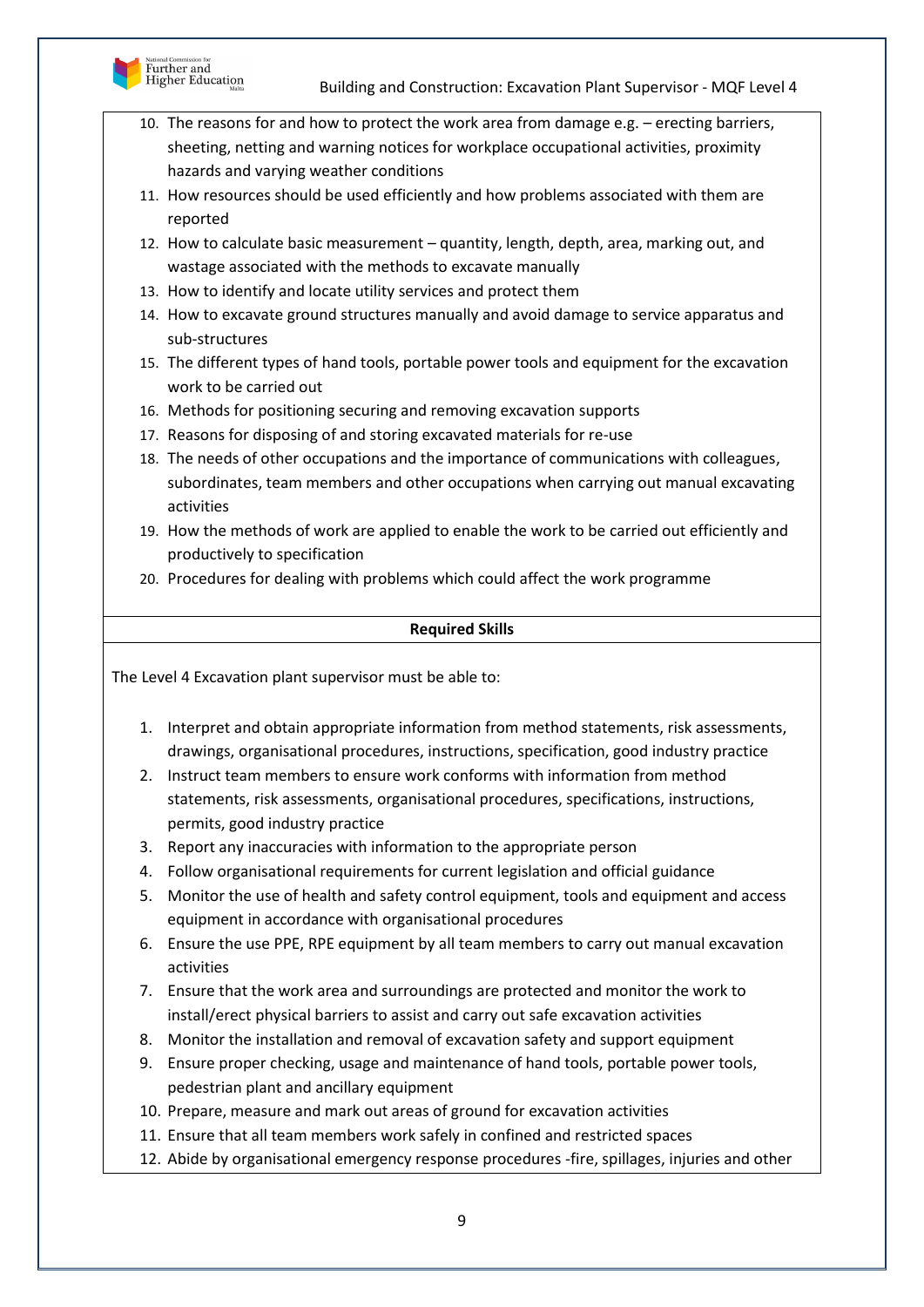

work- related hazards and emergencies

- 13. Direct the excavation of holes and trenches and finish to specification using hand tools portable power tools, pedestrian plant and ancillary equipment
- 14. Monitor work activities and carry out visual inspections of holes, trenches and excavations
- 15. Work with, and in the vicinity of, plant machinery, equipment and vehicles
- 16. Monitor proper handling and removal of materials and components safely and their storage and disposal for waste and re-use
- 17. Ensure a clean and tidy work area
- 18. Report any problems or hazards associated with the excavation activities that may affect the work programme in accordance with organisational instructions.
- 19. Communicate with colleagues, subordinates, supervisor and line manager to carry out efficient and productive working practices
- 20. Ensure that the excavation work area is secured during and on completion of work activities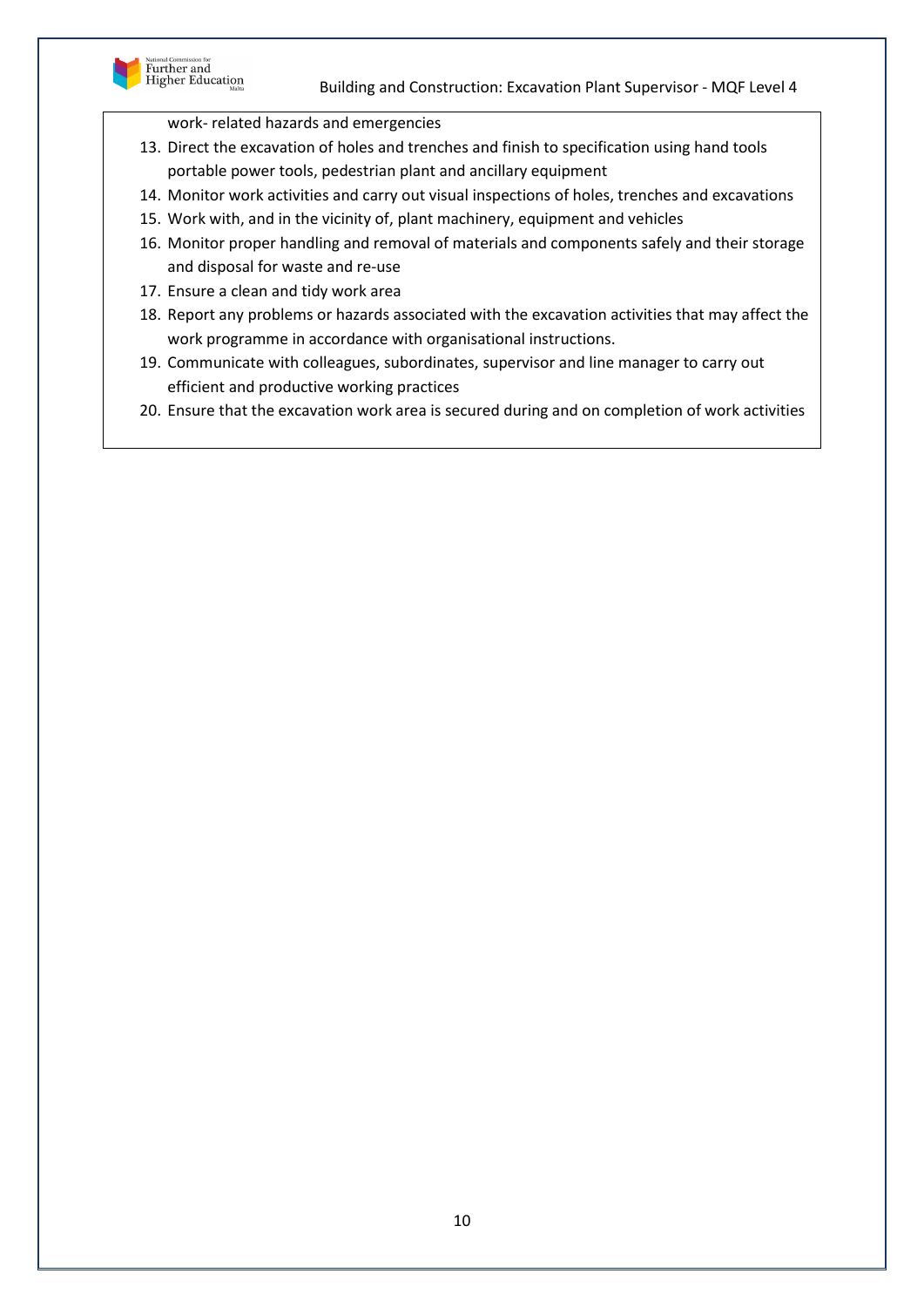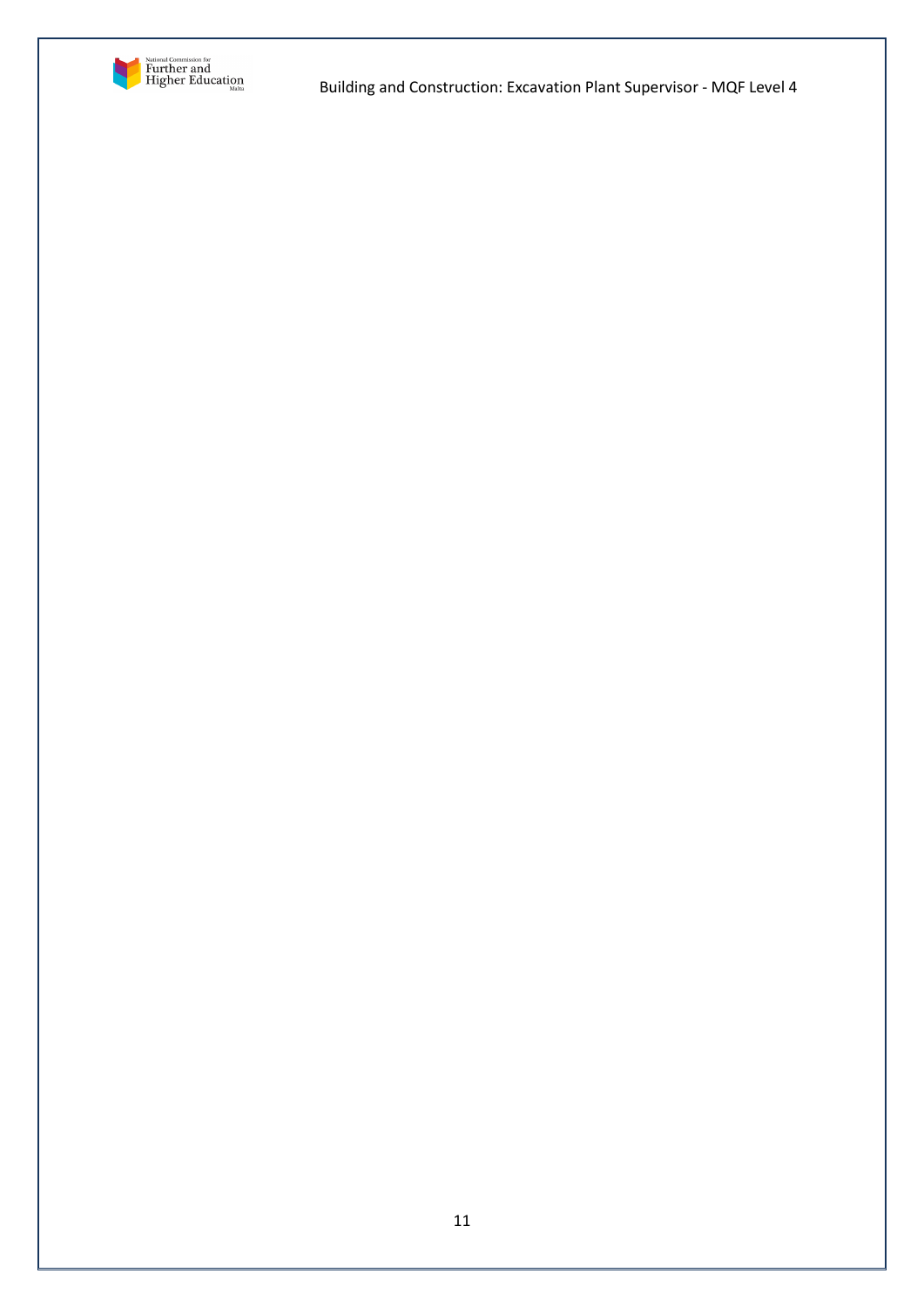

## **EXC43. Carry out secondary dimensional control for excavation operations**

This unit lists the knowledge and skills needed by a person holding this position to carry out activities in carrying out secondary dimensional control activities.

On completion of this unit the persons carrying out this work will possess the necessary skills and knowledge to use tools and ancillary equipment to measure, mark out, check and transfer levels in accordance with work requirements and procedures.

# **Performance Criteria**

The candidate must have the necessary knowledge and skills to:

- 1. Interpret given information relating to dimensional control
- 2. Adopt and ensure health and safety work practices
- 3. Select the required resources for the methods of work
- 4. Use and maintain hand tool and ancillary equipment
- 5. Transfer and check alignments and levels
- 6. Observe, measure and mark dimensional controls, reference points, alignments and profiles accurately
- 7. Mark and locate services and sub- structures in the workplace
- 8. Maintain the safety and security of services and sub-structures in the workplace

## **Required Knowledge**

- 1. The different types of organisational information –, method statements, risk assessments instructions, procedures, specifications, drawings, sketches
- 2. The organisational information extracted from, drawings, sketches method statements, risk assessments, procedures
- 3. The organisational procedures for rectifying and reporting any inaccuracies with given information.
- 4. The importance of understanding site clearance methods and procedures prior to commencement of excavation work such as soil removal and any permit requirements for the removal of trees
- 5. Own responsibilities under current legislation and organisational requirements whilst working on site
- 6. The purpose of health and safety equipment and the reasons for why and when it needs to be used – for collective measures, Personal Protective equipment (PPE) Respiratory Equipment (RPE) .
- 7. The potential risk and hazards associated with working in or near excavations obstructions, site personnel mobile plant and equipment, traffic routes, ground conditions, weather conditions , and third party hazards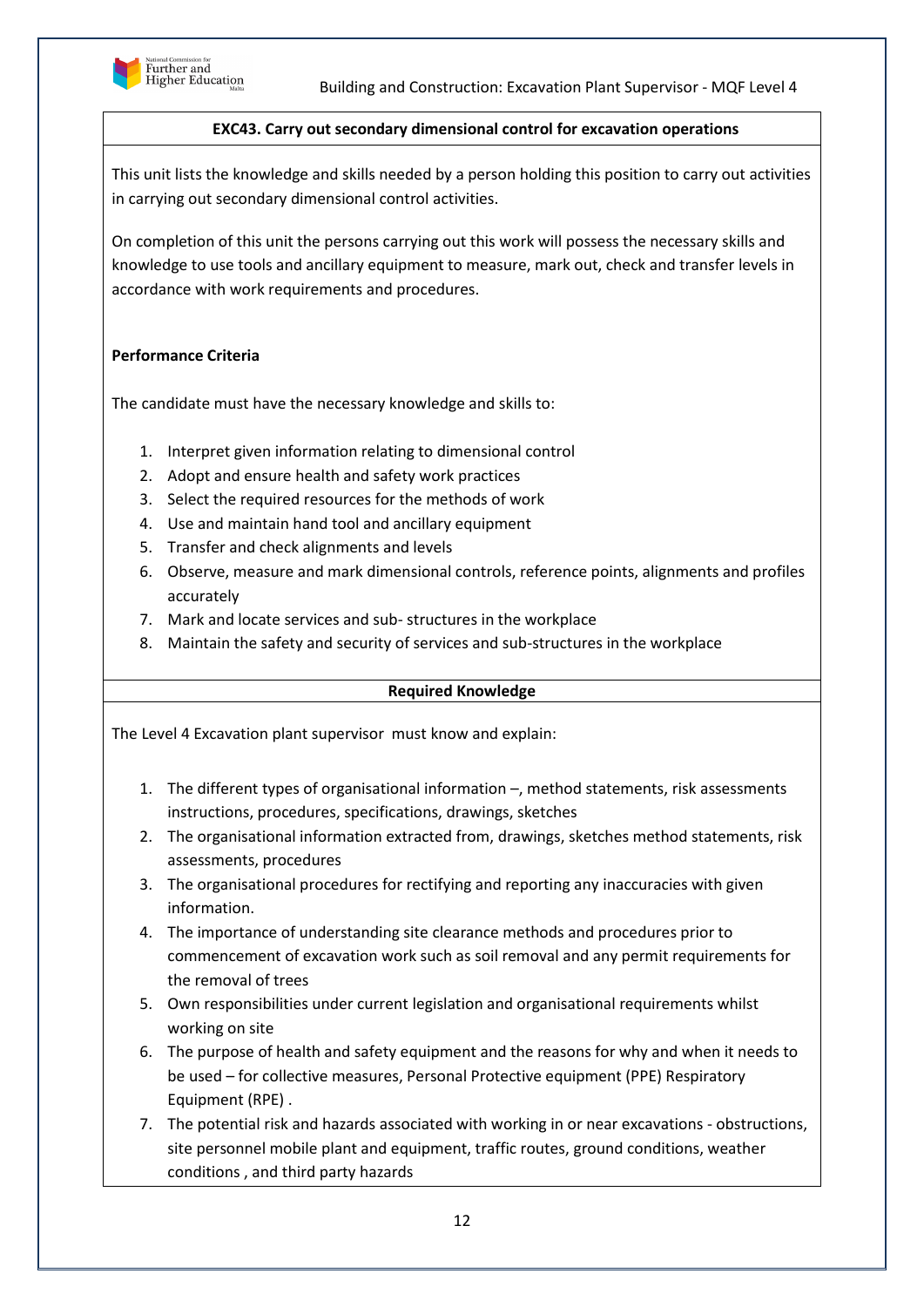

- 8. The types of resources to be used tools and ancillary equipment, levelling and setting out equipment
- 9. How the resources should be used and how any problems/ defects associated with them are dealt with
- 10. How to protect levelling and setting out equipment
- 11. The use of hand tools measuring and marking equipment
- 12. How to Set out secondary dimensional control equipment
- 13. Measuring and setting out procedures transferring datum lines, transferring levels, positioning and securing secondary control points where necessary or when working with land surveyors.
- 14. The types of components used for setting out wooden pegs, timber profiles, string lines, sand – lines, spray paint, or the like.
- 15. Types and uses of architect/engineer's reference points line and level control points
- 16. Uses and checks for calibration of measuring devices measuring tapes, spirit levels, optical gauges or the like.
- 17. Importance of maintaining setting out components and protecting them from damage during excavation activities
- 18. How to utilise secondary dimensional levelling and setting out equipment to work to- line level, depth, height, angles, area, distance
- 19. Methods of calculating, height depth, angles, length and area associated with the setting out for secondary dimensional control for excavation works
- 20. Methods of estimating and measuring techniques for bulk materials bucket loads truck loads
- 21. Importance of team work and communication during the dimensional control and excavation works process
- 22. The needs of other occupations associated with protection and safety of the site and surroundings
- 23. The organisational requirements for reporting problems which may affect the work operation

## **Required Skills**

- 1. Interpret and obtain appropriate information from method statements, risk assessments, instructions, procedures drawings, sketches
- 2. Comply with and instruct according to organisational procedures for rectifying and reporting inaccuracies with supplied information
- 3. Comply with and instruct according to information and procedures taken from risk assessments, method statements, current legislation and organisational procedures
- 4. Select, use, and ensure appropriate PPE, RPE equipment for carrying out site activities for peers and subordinates
- 5. Ensure the use health and safety equipment correctly and safely
- 6. Select and use tools and ancillary equipment for secondary dimensional control and ensure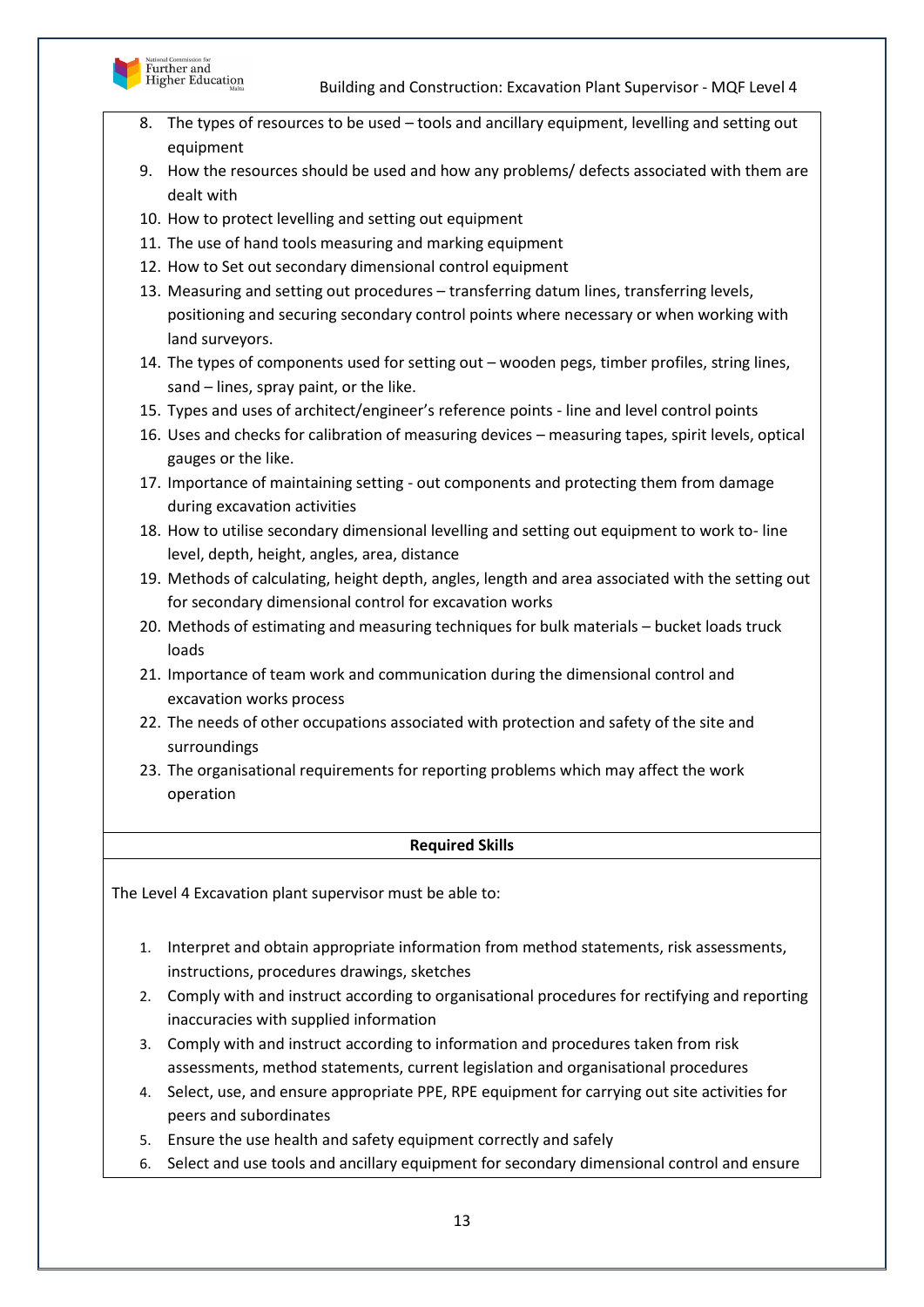

proper use

- 7. Ensure areas are protected and maintained to avoid damage from work activities
- 8. Communicate and work with other work colleagues, subordinates, supervisors line managers other occupations
- 9. Identify, locate, and explain reference points (datums)
- 10. Check tools, equipment, ancillary equipment and measuring levelling and setting out equipment for serviceability
- 11. Use tools and equipment to install and maintain dimensional control and levelling and setting out equipment
- 12. Ensure compliance with organisational procedures for protecting levelling and setting out equipment
- 13. Transfer alignments and levels within the plant operators' requirements (sand lines, string lines etc)
- 14. Check for errors arising from the transfer of alignments and levels, use of wrong alignments and levels, measurement calculations
- 15. Ensure that the work area is set out for alignment and level control
- 16. Report problems within own authority and organisational procedures which may affect the work production schedule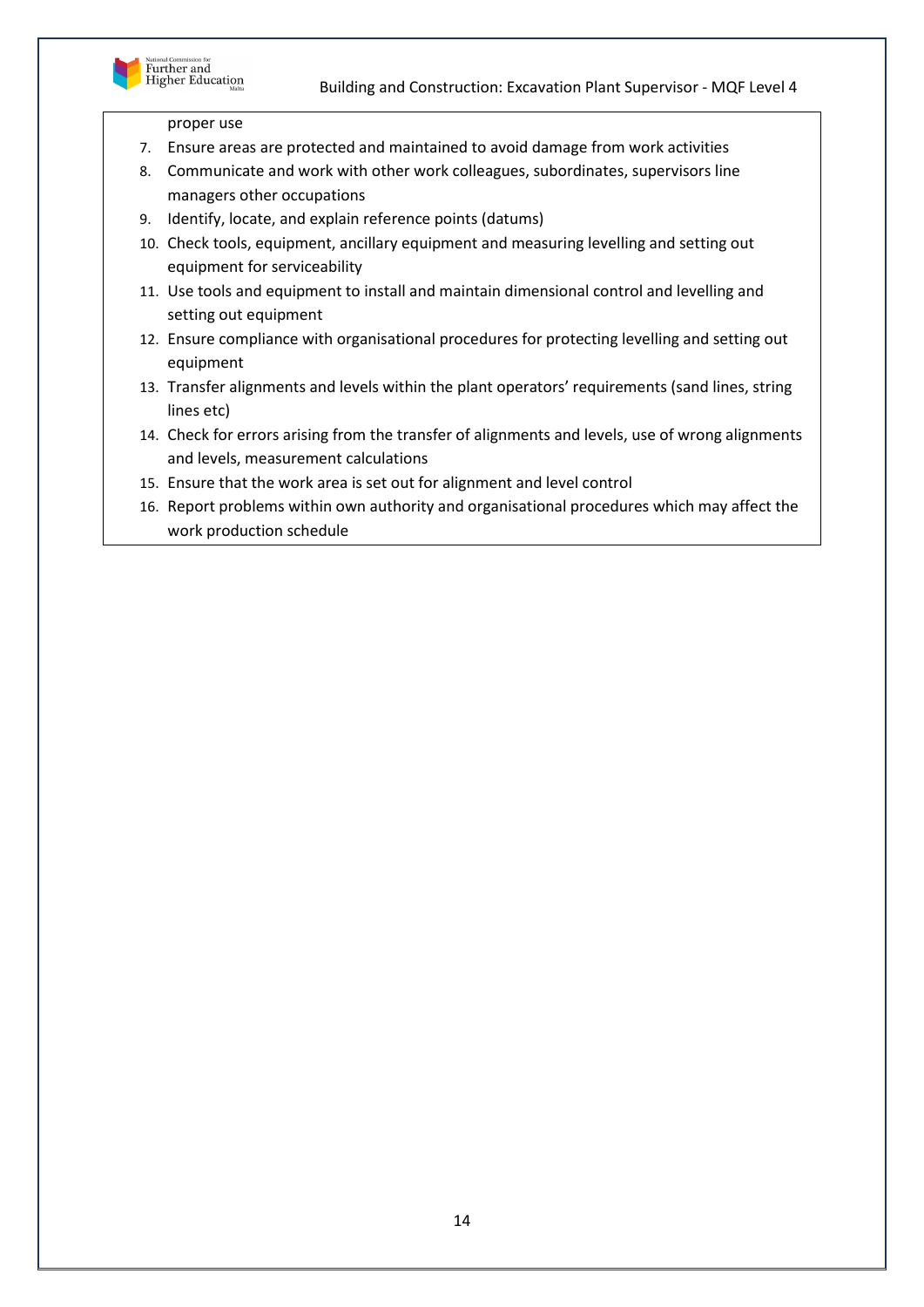

## **EXC44. Monitor and contribute to the progress of work operations**

This unit lists the knowledge and skills required by a person holding this position to contribute to the safe, efficient and effective control of resources and ensure work activities and operations are in accordance with organisational requirements.

Upon completion of this unit the persons carrying out this work will possess the skills to co-ordinate and organise work activities and operations in accordance with organisational instructions and procedures

## **Performance Criteria**

The candidate must have the necessary knowledge and skills to:

- 1. Organise work activities to comply with instructions and the work programme
- 2. Organise work activities and work areas to minimise health and safety hazards and risks
- 3. Organise resources for work activities and check they are available for use
- 4. Co–ordinate and communicate work activities with relevant personnel and work requirements
- 5. Identify and Initiate corrective actions where operational requirements are not met
- 6. Organise, check and store materials, components and equipment efficiently to minimise wastage
- 7. Execute to completion work activities in accordance with organisational procedures and agreed timescales

#### **Required Knowledge**

- 1. The organisational approved policies, procedures information, instructions and practices relative to the contract, work processes and activities
- 2. The details for relating to contracts and who will be informed and affected by the work programme
- 3. The organisation's rectifying and reporting procedures of inappropriate/inaccurate information
- 4. Their personal responsibilities under health and safety, environmental statutory requirements to colleagues, subordinates, visitors and members of the public associated with the work activities
- 5. How to organise and co-ordinate work with other work activities and operations
- 6. The methods of communication and terminology used for the work activities within the workplace
- 7. The methods and procedures used in the organisation for obtaining, exchanging, reporting and recording information
- 8. The methods used for monitoring the work programme and the sequence of work operations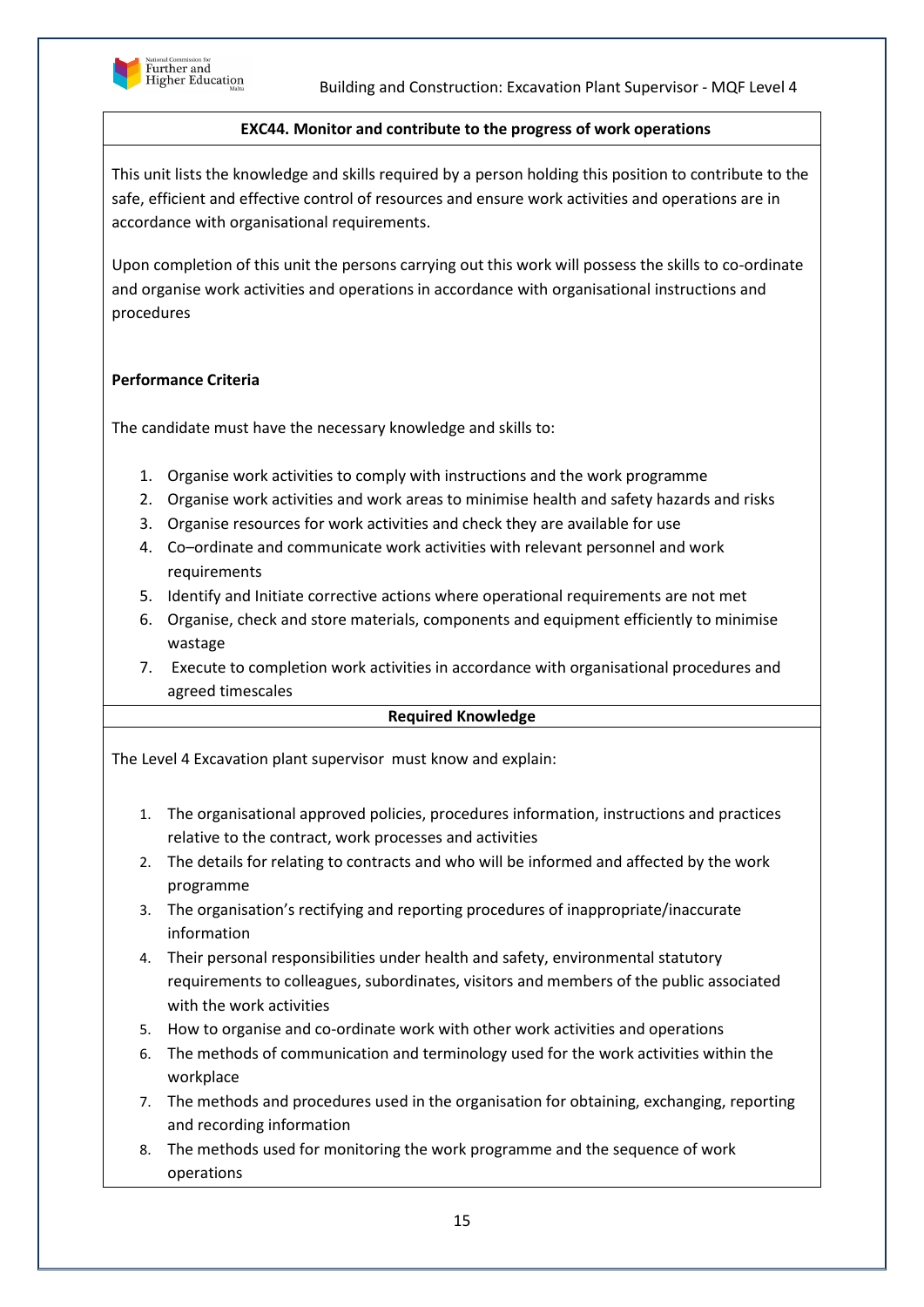

- 9. Methods for identifying, planning, preparing, organising and obtaining sufficient resources for the work activities
- 10. The purpose of health and safety equipment and reasons for why and when it needs to be used for collective protective measures, Personal Protective Equipment (PPE), Respiratory Equipment (RPE)
- 11. Procedures for informing relevant personnel of situations, practices or circumstances that could or may be hazardous to the workplace or environment
- 12. How to protect the workplace, surrounding area and services from damage
- 13. The special site requirements relating to the work operations site access, egress, existing utility services, operational area conditions, transport routes, security and waste disposal requirements
- 14. How to organise and co-ordinate the workplace and resources so that conditions are safe and tidy.
- 15. The organisational procedures for safe storage and security of resources
- 16. Organisational lines and methods of effective communication
- 17. The limits of one's own responsibility within their organisation
- 18. The methods for suggesting how work processes and/or activities can be improved
- 19. The reason for planning, organising and scheduling work activities
- 20. The work procedures, operational standards and efficiency targets

## **Required Skills**

- 1. Co-ordinate and/or organise the work activities to comply with organisational policies, procedures and statutory requirements
- 2. Pass on information to relevant personnel
- 3. Interpret the work programme and its requirements
- 4. Interpret method statements, risk assessments, work procedures and methods of work for activities to be carried out
- 5. Communicate work arrangements to the relevant personnel as applicable to commencement date, timescale and completion date
- 6. Record information to comply with organisational requirements for arrangements for work to be carried out, commencement and finish of contract
- 7. Communicate with site personnel and establish work programmes, methods and sequences of work
- 8. Co-ordinate and agree work programmes with other occupations applicable to work operational requirements
- 9. Plan own workload to meet the requirements of other occupations and the programme of work
- 10. Record information on resources requested and obtained
- 11. Use organisational systems to control resources to maintain site tidiness and dispose of waste in accordance with organisational and statutory requirements
- 12. Comply with the lines and methods of communication used by employees, their peers and immediate supervisors in accordance with organisational procedures and instructions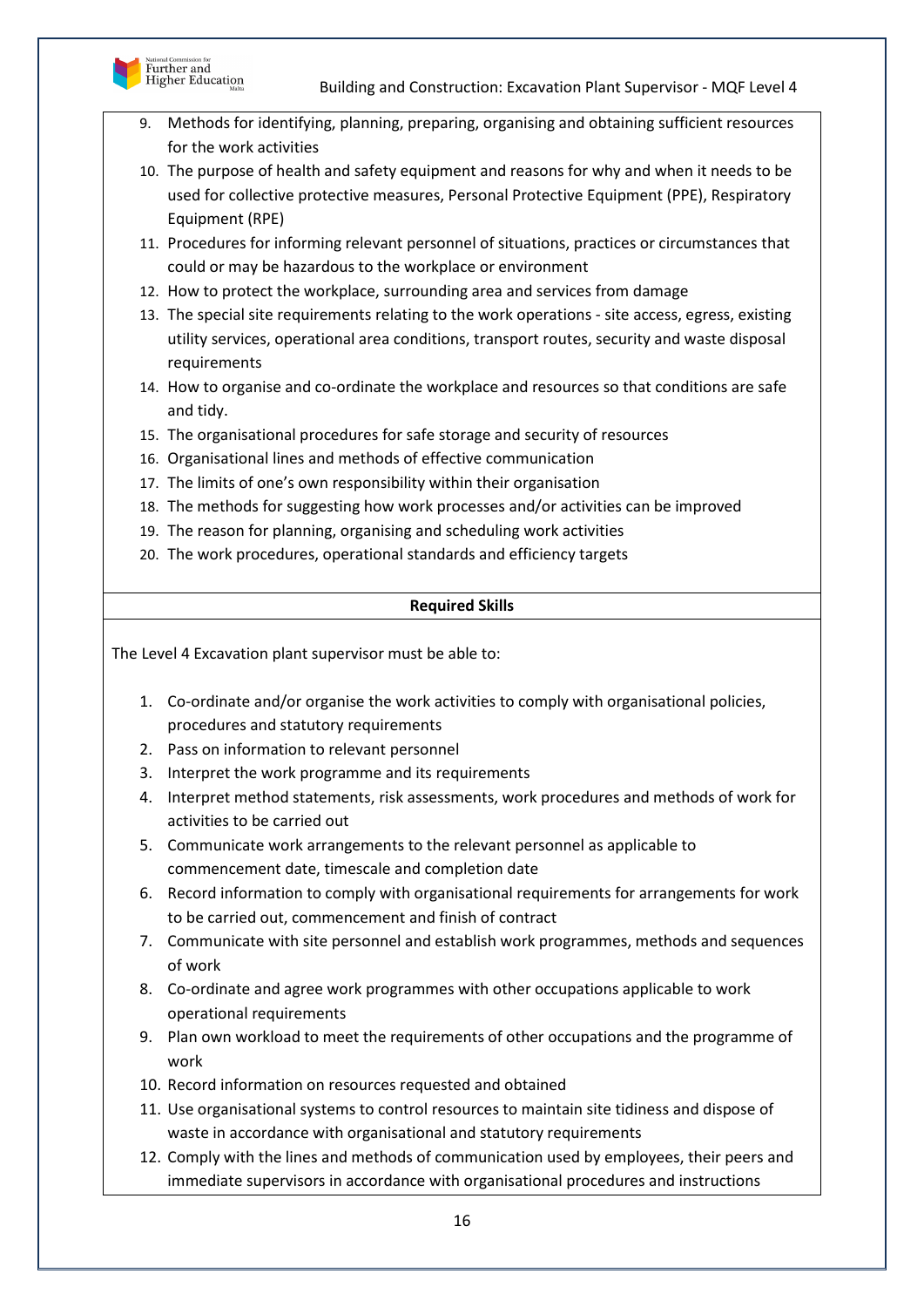

- 13. Identify, record and pass on information on any special considerations to persons who could be affected
- 14. Use relevant organisational procedures to record any identified special site requirements
- 15. Identify, plan and co-ordinate relevant site storage and security arrangements in accordance with organisational procedures
- 16. Comply with organisational recording arrangements for storage and efficient use of materials, components and security operations
- 17. Comply with organisational reporting and recording procedures against changes in normal programme requirements
- 18. Comply with organisational procedures for suggesting improvements to work processes and methods
- 19. Carry out regular checks on the storage of materials, components and equipment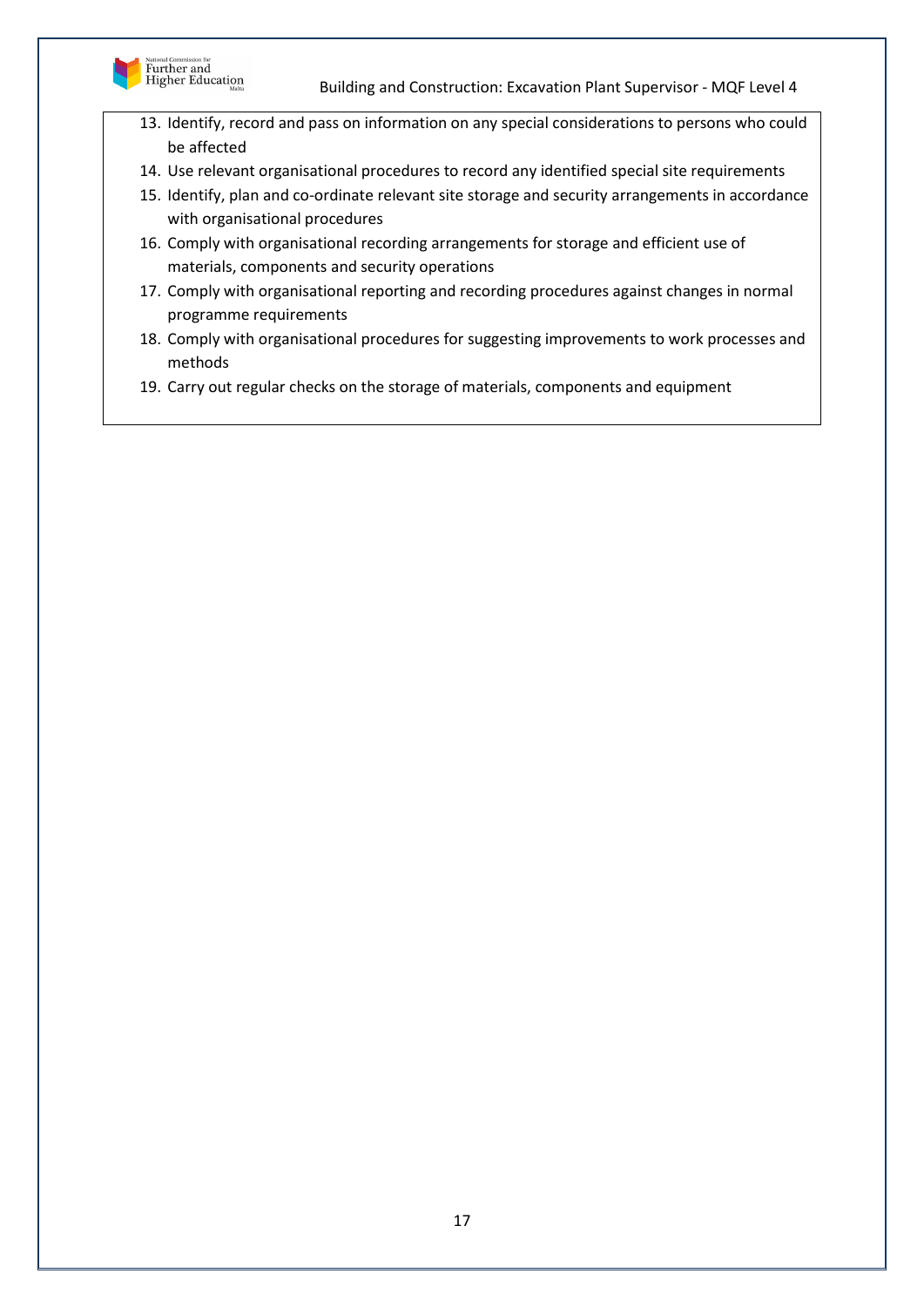

## **EXC45. Operate mobile plant equipment to excavate ground and various materials**

This unit lists the knowledge and skills needed by a person holding this position to carry out Mobile Plant Operator activities in to excavate, face, ground and loose materials in the workplace.

Upon completion of this unit the persons carrying out this work will possess the necessary knowledge and skills to operate wheeled and tracked loading shovels to extract, excavate, segregate loose materials, form stockpiles, remove materials from stockpiles and load and unload materials in accordance with work requirements and organisational procedures

# **Performance Criteria**

The candidate must have the necessary knowledge and skills to:

- 1. Interpret given information and instruct and direct subordinates accordingly for the use of mobile plant equipment to carry out excavation operations and the removal of loose materials
- 2. Ensure safe working practices are carried out by oneself and co workers.
- 3. Select materials, tools and equipment for mobile plant, and instruct and direct subordinates accordingly, to carry out excavation activities and the separation of materials
- 4. Prepare, set up and operate Mobile Plant for carrying out excavation and the removal of loose materials activities
- 5. Shut down mobile plant and equipment
- 6. Conform to organisational instructions and procedures and instruct and direct subordinates accordingly, to reduce the risk of damage in the workplace and surrounding areas
- 7. Conform to organisational procedures and instruct and direct subordinates accordingly, to carry out the work efficiently, productively and to specification

## **Required Knowledge**

- 1. The different types of information sources- method statements, risk assessments oral and written information, drawings, specifications, manufacturers information operator handbooks
- 2. The organisation's rectifying and reporting procedures of inappropriate/inaccurate information
- 3. One's own, and subordinates' responsibilities under current legislation and organisational requirements whilst working: below ground level, at height, with attachments tools and equipment
- 4. The organisational security procedures for Plant machinery, attachments, tools and equipment
- 5. The importance of understanding site clearance methods and procedures prior to commencement of excavation work such as soil removal and any permit requirements for removal of trees and other necessary permits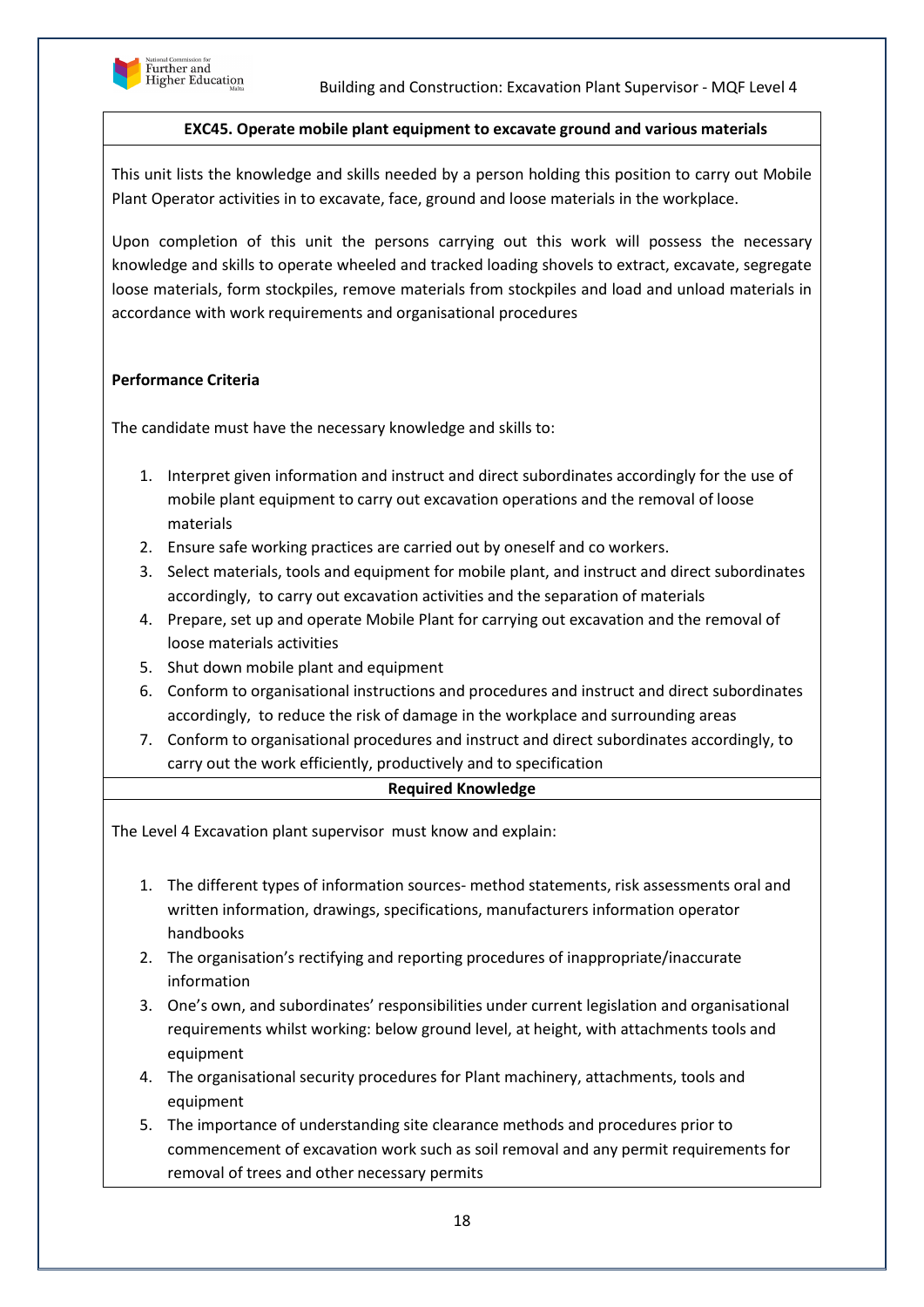

- 6. The purpose of Health and Safety Equipment and reasons for why and when it needs to be used – for collective and individual protective measures,
- 7. The different types of Personal Protective Equipment (PPE) and Respiratory Protective Equipment(RPE)
- 8. Hazards and potential hazards associated with underground and overhead services
- 9. Preparing, configuring and setting up the machine for site and highway travel, extraction, excavation, loading and unloading duties
- 10. Factors which may affect the operation of the machine ground and overhead hazards, terrain variation, weather conditions
- 11. How to travel laden and unladen with the machine on level, rough and undulating ground and inclines
- 12. Bucket position(s) to adopt when travelling
- 13. Different types of materials earth, soil, sand, rock and stone, and the need for segregation during the extraction and excavation process
- 14. Methods and techniques for operating close to ground works and buildings
- 15. Machine stability considerations for varying activities
- 16. Safety considerations when working within temporary works shoring equipment and retaining equipment
- 17. Types and uses of levelling and setting out devices to assist with the excavation and extraction activities
- 18. Methods and safety considerations when excavating from high banks (90 degree to face, no undercutting from ground level
- 19. Methods of forming stockpiles and the dangers involved when travelling up and down ramps
- 20. Methods of backfilling spreading and contouring materials
- 21. Methods and techniques for loading vehicles from excavations and stockpiles
- 22. The type of attachments that will be required to carry out extracting and excavation work, standard and non- standard buckets, multi – purpose clamshell front buckets and their limitations.
- 23. The procedures for setting up and configuring the applicable machine for site and/or highway travel
- 24. The reasons for carrying out basic operator maintenance and adjustments
- 25. The replenishment and application procedures for fuels, coolants and lubricants
- 26. How to protect the workplace, surrounding area and services from damage whilst carrying out extraction, excavation and separation of materials
- 27. How to ensure work is carried out to productively and meets the required specification
- 28. The reasons for shutting down and securing the relevant machine on completion of work

## **Required Skills**

- 1. Interpret and obtain appropriate information from method statements, risk assessments, drawings, organisational procedures, specifications, manufacturers information, operator handbooks
- 2. Ensure compliance with organisational procedures for rectifying and reporting inaccuracies with